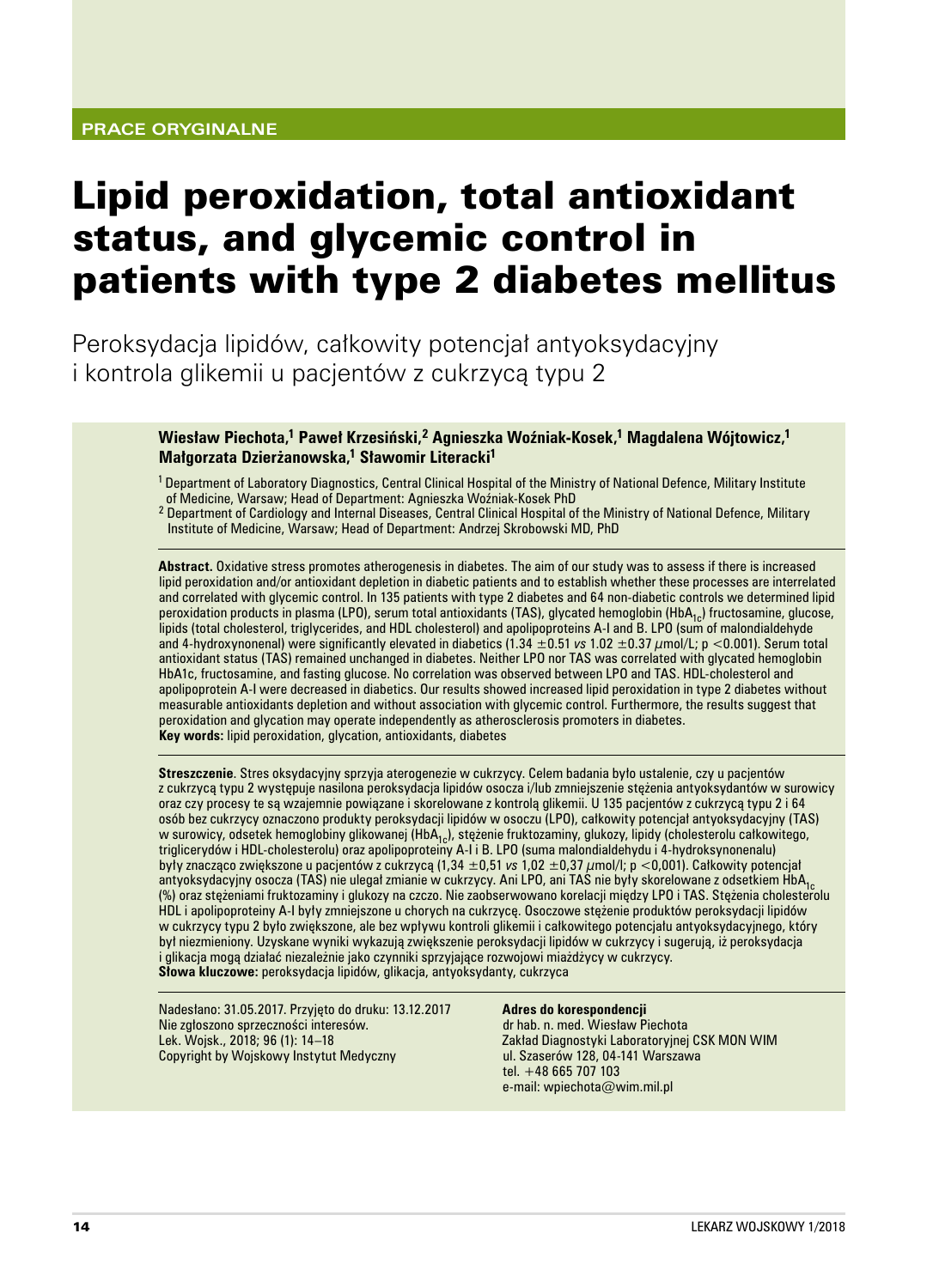# Introduction

Atherogenesis is distinctly accelerated in patients with type 2 diabetes [1-3]. This fact cannot be fully explained by quantitative lipid changes occurring in diabetes because frequently they are not strongly pronounced [4]. Therefore, it has been postulated that qualitative lipoprotein changes occur, namely glycation and peroxidation, which render lipoproteins more atherogenic [5,6]. Oxidized lipoproteins, especially oxidized LDL, are known to have a variety of biological actions promoting atherosclerosis [7]. They exert cytotoxic effect on endothelium and they are avidly taken up by macrophages [8] which triggers a complex cellular response, mediated by cytokines and growth regulatory factors, leading to plaque formation [9]. In diabetic patients production of lipid peroxides may be increased due to oxidative stress of diabetes [10]. The increased generation of reactive oxygen species seems to be connected with glycation of proteins and glucose autooxidation [11]. Thus the intensity of lipid peroxidation may be correlated with a degree of glycemic control.

Malonyldialdehyde (MDA) and 4‑hydroxynonenal (4‑HNE) are aldehydic lipid peroxidation products. Their concentration in plasma is regarded as a measure of lipid peroxidation intensity [12,13]. Plasma levels of lipid peroxidation products in diabetic patients were reported to be elevated [14,15], or normal [16]. Some authors found MDA concentration in plasma to be associated with glycated hemoglobin [17], while others did not confirm any correlation between peroxidation and glycation [18,19]. Perhaps those discrepancies may be attributed to differences in plasma antioxidants levels in those study groups.

High levels of antioxidants may prevent lipids from peroxidation by scavenging free oxygen radicals. This process may in turn lead to depletion of antioxidants present in plasma. A number of antioxidant scavengers, including reduced glutathione and ascorbate [20] and α‑tocopherol are reduced in plasma of diabetic patients [21].

The aim of our study was to assess if there is evidence of increased lipid peroxidation and/or antioxidant depletion in diabetic patients and to establish whether these processes, if they occur, are interrelated and, in addition, correlated with glycemic control.

#### Materials and methods

One hundred and thirty five patients with type 2 diabetes and 64 non-diabetic control subjects were studied. There were 80 males and 55 females in the diabetic group. The mean age of the diabetic patient group was 62.5  $\pm$ 9.6 years (mean and standard deviation),

range 39–83 years. Duration of diabetes was on average 9 years (1–39 years). Eighty eight patients were treated with oral hypoglycemic agents, 37 with insulin, 5 with the oral agent and insulin, and 5 with diet alone. There were 17 smokers in the diabetic group. The control group consisted of 64 apparently healthy subjects undergoing routine yearly medical check‑up, without diabetes according to the World Health Organization criteria of 2 hours plasma glucose levels below 11.1 mmol/l. There were 26 females and 38 males in this group. The controls were also matched for body mass index; their age (59,9  $\pm$ 8,0 years) was not significantly different from that of the patient group.

Blood samples were collected after an overnight fast by venipuncture into glass tubes containing K3ED-TA and tubes without anticoagulant. Small volumes of the K3EDTA samples were used for glycated hemoglobin determination, and all the remaining samples were centrifuged at 2000 g for 15 minutes at temperature of 4–80°C to obtain plasma and serum.

Lipid peroxidation products (LPO) were determined in plasma by method described by Esterbauer and Cheeseman [22] using reagent set Bioxytech® LPO 586 from Oxis International, Inc., Portland, USA. We used the procedure which determines both malonylodialdehyde (MDA) and 4‑hydroxynonenal (4‑HNE). Serum antioxidants were determined using Total Antioxidant Status (TAS) reagent set manufactured by Randox, Ardmore, UK. In this assay ABTS<sup>®</sup> (2,2'-azino-di-/3-ethylbenzthiazoline sulphonate) is incubated with a peroxidase (metmyoglobin) and H2O2 to produce the radical cation  $ABTS^{\circledast}$  + which has relatively stable blue-green colour measured at 600 nm. Its production is suppressed by antioxidants in the added sample proportionally to their concentration. Total cholesterol, triglycerides, glucose were measured by standard enzymatic methods with Integra automatic analyzer (Roche Diagnostics, Basel, Switzerland). The same analyzer and Roche cassette reagents were used for assaying glycated hemoglobin (HbA<sub>1c</sub> [immunoturbidimetric method]), fructosamine, HDL-cholesterol (direct method), apoA-I and apoB (immunoturbidimetry). LDL- cholesterol was calculated according to Friedewald formula [23].

Data are expressed as means and standard deviations. Mann‑Whitney U test was used to assess differences between cases and control subjects. Spearman correlation coefficients were calculated for selected variables. Statistical analyses were performed with Statistica for Windows, Release 12 (StatSoft, Inc, Tulsa, OK, USA).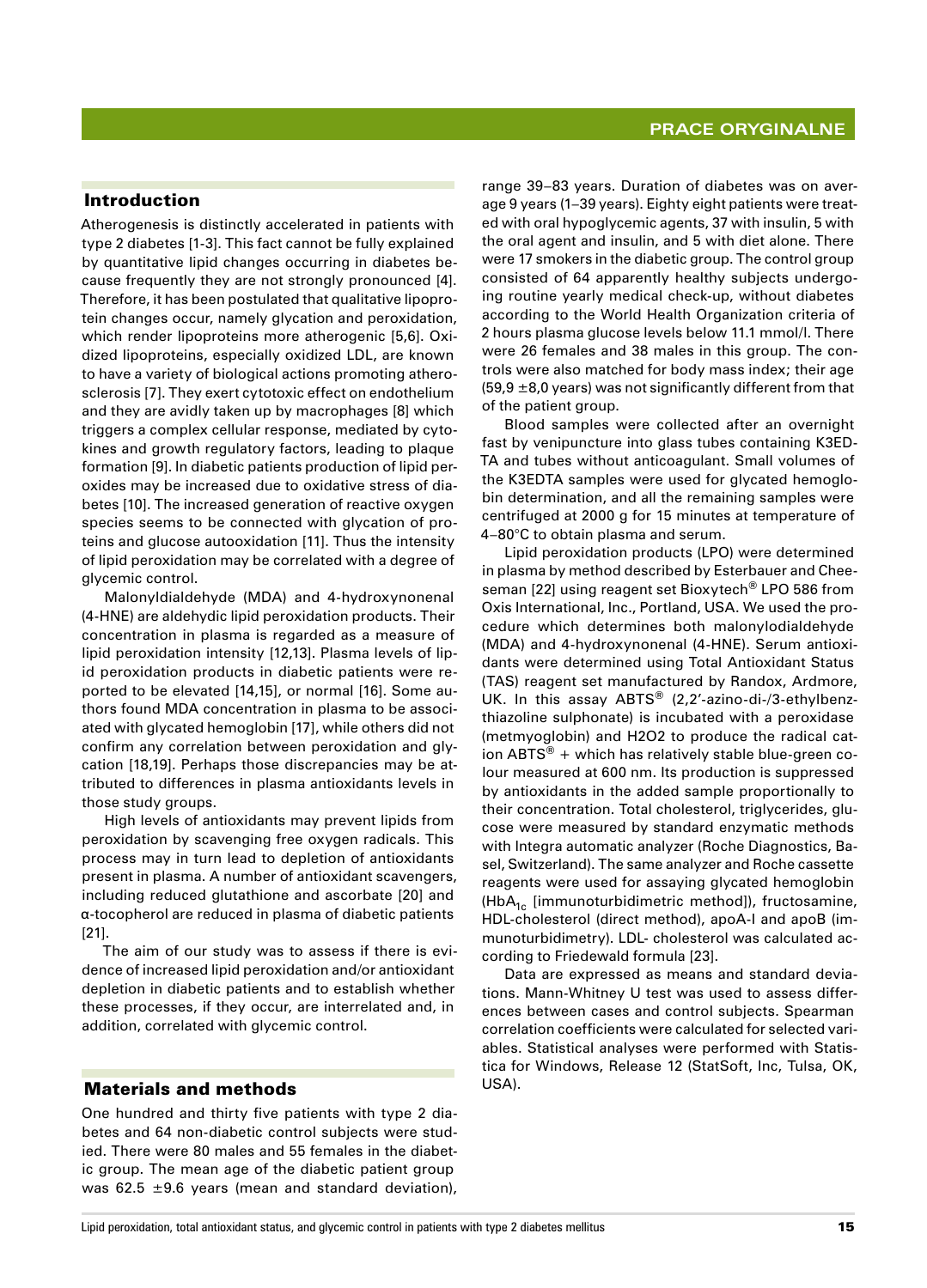# **Prace oryginalne**

|                              | Tabela 1. Kliniczna i biochemiczna charakterystyka pacjentów z cukrzycą typu 2 i grupy kontrolnej |                                          |                          |  |  |
|------------------------------|---------------------------------------------------------------------------------------------------|------------------------------------------|--------------------------|--|--|
| variables                    | controls $(n = 64)$<br>mean $\pm 2SD$                                                             | patients ( $n = 135$ )<br>mean $\pm 2SD$ | statistical significance |  |  |
| age (years)                  | $59.9 \pm 8.4$                                                                                    | $62.5 \pm 9.6$                           | N.S.                     |  |  |
| <b>BMI</b>                   | $26.9 \pm 2.9$                                                                                    | $27.6 \pm 4.0$                           | N.S.                     |  |  |
| duration of diabetes (years) |                                                                                                   | $9.0(1-39)^*$                            |                          |  |  |
| $HbA_{1c}$ (%)               | $5.37 \pm 0.24$                                                                                   | $7.64 \pm .86$                           | < 0.001                  |  |  |
| fructosamine $(\mu$ mol/L)   | $219 \pm 17$                                                                                      | $289 + 67$                               | < 0.001                  |  |  |
| fasting glucose (mmol/L)     | $4.96 \pm 0.51$                                                                                   | $8.00 \pm 3.46$                          | < 0.001                  |  |  |
| MDA +HNE ( $\mu$ mol/L)      | $1.02 \pm 0.37$                                                                                   | $1.34 \pm 0.51$                          | < 0.001                  |  |  |
| TAS (mmol/L)                 | $1.58 \pm 0.10$                                                                                   | $1.60 \pm 0.15$                          | N.S.                     |  |  |
| total cholesterol (mmol/L)   | $5.16 \pm 0.87$                                                                                   | $5.32 \pm 1.12$                          | N.S.                     |  |  |
| triglycerides (mmol/L)       | $1.62 \pm 0.84$                                                                                   | $1.71 \pm 0.87$                          | N.S.                     |  |  |
| LDL-cholesterol (mmol/L)     | $2.90 \pm 0.85$                                                                                   | $3.15 \pm 0.95$                          | N.S.                     |  |  |
| HDL-cholesterol (mmol/L)     | $1.52 \pm 0.39$                                                                                   | $1.39 \pm 0.37$                          | < 0.05                   |  |  |
| ApoA-I $(q/L)$               | $1.53 \pm 0.25$                                                                                   | $1.44 \pm 0.27$                          | < 0.05                   |  |  |
| ApoB $(g/L)$                 | $1.07 \pm 0.20$                                                                                   | $1.09 \pm 0.21$                          | N.S.                     |  |  |
| * Mean and range             |                                                                                                   |                                          |                          |  |  |

**Table 1. Clinical and biochemical characteristics of patients with type 2 diabetes and controls**

N.S. – not significant

# Results

The clinical and biochemical characteristics of the study groups are presented in Table 1. The groups were matched for age, sex and BMI. The degree of glycemic control in diabetic patients is reflected by levels of HbA1c, fructosamine and fasting glucose; at least half of the diabetic patients were not satisfactorily controlled according to the criteria of International Diabetes Federation [24].

Lipid peroxidation products, measured as a sum of MDA and HNE, were distinctly and significantly elevated in diabetics. Total antioxidant status (TAS) remained unchanged. Neither lipid peroxidation products nor TAS was correlated with indices of glycemic control i.e.  $HbA<sub>1c</sub>$ , fructosamine, and glucose. No correlation was observed between MDA + HNE and TAS. There were no statistically significant differences in lipid peroxidation products and TAS between men and women with diabetes (1.37 ±0.57 *vs* 1.30 ±0.42 µmol/L, and 1.59 ±0.16 *vs* 1.61 ±0.14 mmol/L respectively). TAS was positively correlated with the patients' age (Sperman  $r = 0.254$ ;  $p$  <0.01) whereas MDA + HNE did not show any association with the age. Neither lipid peroxidation products nor TAS were correlated with BMI, total cholesterol, LDL-cholesterol, triglycerides, HDL-cholesterol, apoB, and apoA-I in diabetic patients. There were no significant differences in lipid peroxidation products and TAS between diabetic smokers and diabetic non‑smokers

(1.26 ±0.47 *vs* 1.36 ±0.53 µmol/L, and 1,60 ±0.16 *vs* 1,59 ±0.15 mmol/L respectively).

Total cholesterol, LDL‑cholesterol, triglycerides and apolipoprotein B concentrations did not differ significantly in comparison with the control group. HDL-cholesterol and apoA‑I were reduced in the diabetic patient group. Among lipoprotein constituents triglycerides were correlated with the degree of glycemic control indices: fasting glucose, and  $HbA_{1c}$ ; apoB and cholesterol were correlated significantly only with glucose (Table 2).

#### **Discussion**

The elevated level of lipid peroxidation products in plasma of diabetic patients indicate that increased lipid peroxidation is a biochemical abnormality of type 2 diabetes. Our finding is in agreement with most earlier reports [14,15,25-27]. However, some authors reported opposite results [16] perhaps due to different methods used to determine products of lipid peroxidation [12]. More recently, elevated MDA levels were also reported in patients with metabolic syndrome and increased triglyceride and glucose levels [28].

We did not find significant correlations between products of lipid peroxidation and levels of lipids and apolipoproteins B and A-I in serum. It seems that lipid peroxidation may depend more on intensity of reactive oxygen species generation than on availability of lipid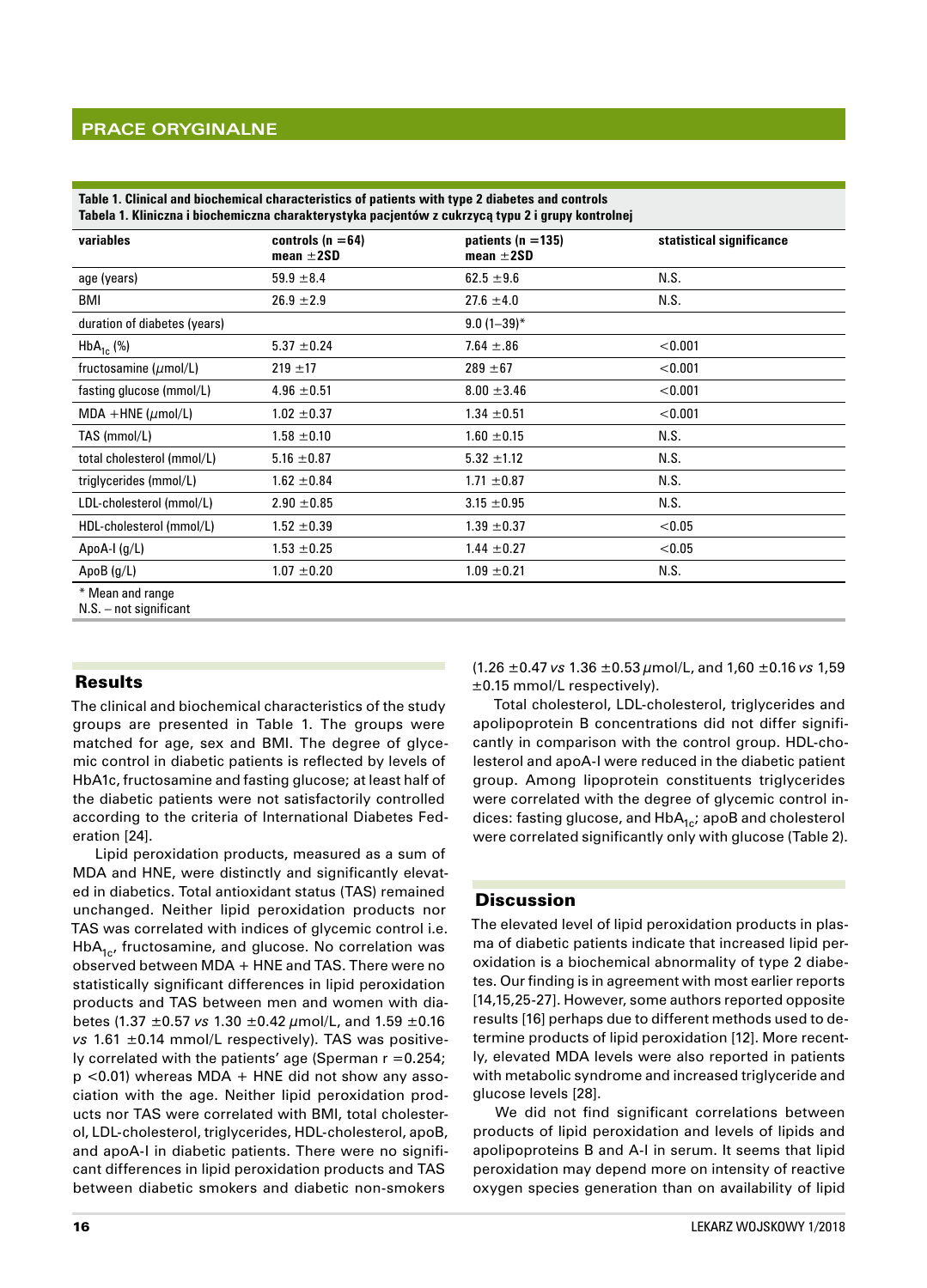**Table 2. Spearman correlation coefficients between biochemical variables in patients with type 2 diabetes Tabela 2. Współczynniki korelacji Spearmana pomiędzy parametrami biochemicznymi u pacjentów z cukrzycą typu 2**

| variables                               | $HbA_{1c}$ | fructosamine | fasting<br>qlucose |
|-----------------------------------------|------------|--------------|--------------------|
| $MDA + HNE$                             | 0.057      | 0.054        | 0.029              |
| <b>TAS</b>                              | 0.145      | 0.046        | 0.078              |
| total cholesterol                       | 0.097      | 0.103        | $0.184*$           |
| triglycerides                           | $0.252***$ | 0.016        | $***$<br>0.325     |
| LDL-cholesterol                         | 0,070      | 0,092        | 0,106              |
| HDL-cholesterol                         | 0.028      | 0.016        | 0.107              |
| ApoA-I                                  | 0.064      | 0.019        | 0.003              |
| ApoB                                    | 0.110      | 0.052        | $***$<br>0.287     |
| $*$ p $<$ 0.05<br>p < 0.01<br>p < 0.001 |            |              |                    |

"substrate" which is usually abundant. Our finding confirms that of Nourooz‑Sadeh et al. [29] but not that of Nacitarhan et al. who reported higher MDA levels in diabetics with hyperlipidemia [30].

Peroxidation may occur in blood but it is assumed that most of it takes place in subendothelial space with active participation of macrophages and other cells of artery wall [7,31,32]. Normal total antioxidant status (TAS) found in serum of our diabetic patients suggests that blood may not be the most favorable milieu for intensive lipid peroxidation. Normal antioxidant activity of serum in diabetic patients was reported earlier by Ozdemirler et al. [33]. Abnormally low antioxidant status were found by other researchers in patients with type 2 diabetes [34,35]. These discrepancies may have been a result of putative differences in antioxidant content of diets in the studied populations. Lack of significant correlation between TAS and concentration of lipid peroxidation products in our patients suggests that plasma antioxidants may be sufficient to counterbalance free radicals activity remaining without measurable change.

Production of lipid peroxides is assumed to be favored by glycation [36]. However, we were not able to show any correlation between MDA and HNE and glycated hemoglobin, fructosamine and fasting glucose. One of the reasons behind that may be the fact that MDA and HNE are the end products of a very extensive oxidative lipoprotein modification [37] and perhaps production of less modified lipoproteins would be more dependent on glycation [32]. So contrary to the expectation, we did not show the dependence of lipid peroxides levels on glycemic control. Perhaps there is a low threshold above which further glycation of lipoproteins does not influence their oxidation. Such a threshold may result from permeability of endothelium. Perhaps more important factor is a size of modified lipoprotein than the mere fact of modification. Percentage of small LDL particles is increased in diabetes [38]. These particles are known to be more susceptible to oxidation [39] probably due to easier penetration into subendothelial space [40]. Lipid peroxidation is a complex and multifactorial process [41], while glycation is mainly dependent on hyperglycemia. Recently Harmon et al. have not showed statistically significant correlation between oxidised LDL (oxLDL) and HbA1c in Navajo Indian population with very high frequency of diabetes [42].

The only lipid change in our patients was a significant reduction in HDL cholesterol, which is a frequent phenomenon in diabetes. Low level of HDL cholesterol is sometimes ascribed to functional disturbance resulting from apoA-I glycation and consequent impairment of HDL‑associated enzyme activities which leads to reverse cholesterol transport defect[43]. But the disturbance seems to be not only functional because the level of apo‑AI is also reduced.

Our results showed poor association between levels of lipoprotein constituents and glycemic control in diabetic patients. Only triglicerides, apoB, and total cholesterol were correlated significantly with the degree of glycemic control (fasting glucose or HbA1c). Glycation of apoB in LDL was postulated to reduce its catabolism through classical LDL-receptor causing LDL retention and increasing probability of its oxidation in blood [44,45]. In diabetes percentage of glycated apoB is higher than in normoglycemia [46]. The retention of apoB may not necessarily occur because of alternative route of glycated LDL catabolism namely scavenger receptor pathway [47].

In summary, we have shown that type 2 diabetes mellitus is associated with increased lipid peroxidation products in plasma and, at the same time, normal total antioxidants in serum. Lipid peroxidation was not correlated with total antioxidant status and the degree of metabolic control. There is a possibility that lipoprotein peroxidation, glycation and the changes in their composition may operate more or less independently as atherosclerosis promoters.

#### References

- 1. Kannel WB, McGee DL. Diabetes and cardiovascular disease: the Framingham Study. JAMA, 1979; 241: 2035–2038
- 2. Pyorala K, Laakso M, Uusittupa M. Diabetes and atherosclerosis: an epide‑ miological view. Diabetes, 1987; 3: 463–524
- 3. Lopes‑Virella M, Virella G. Diabetes and atherosclerosis. In: Johnstone MT, Veves A, eds. Diabetes and cardiovascular disease. Totowa NJ, Humana Press Inc, 2005: 225–258
- 4. Steiner G. The dyslipoproteinemias of diabetes. Atherosclerosis, 1994; 110 (Suppl.): S27–S33